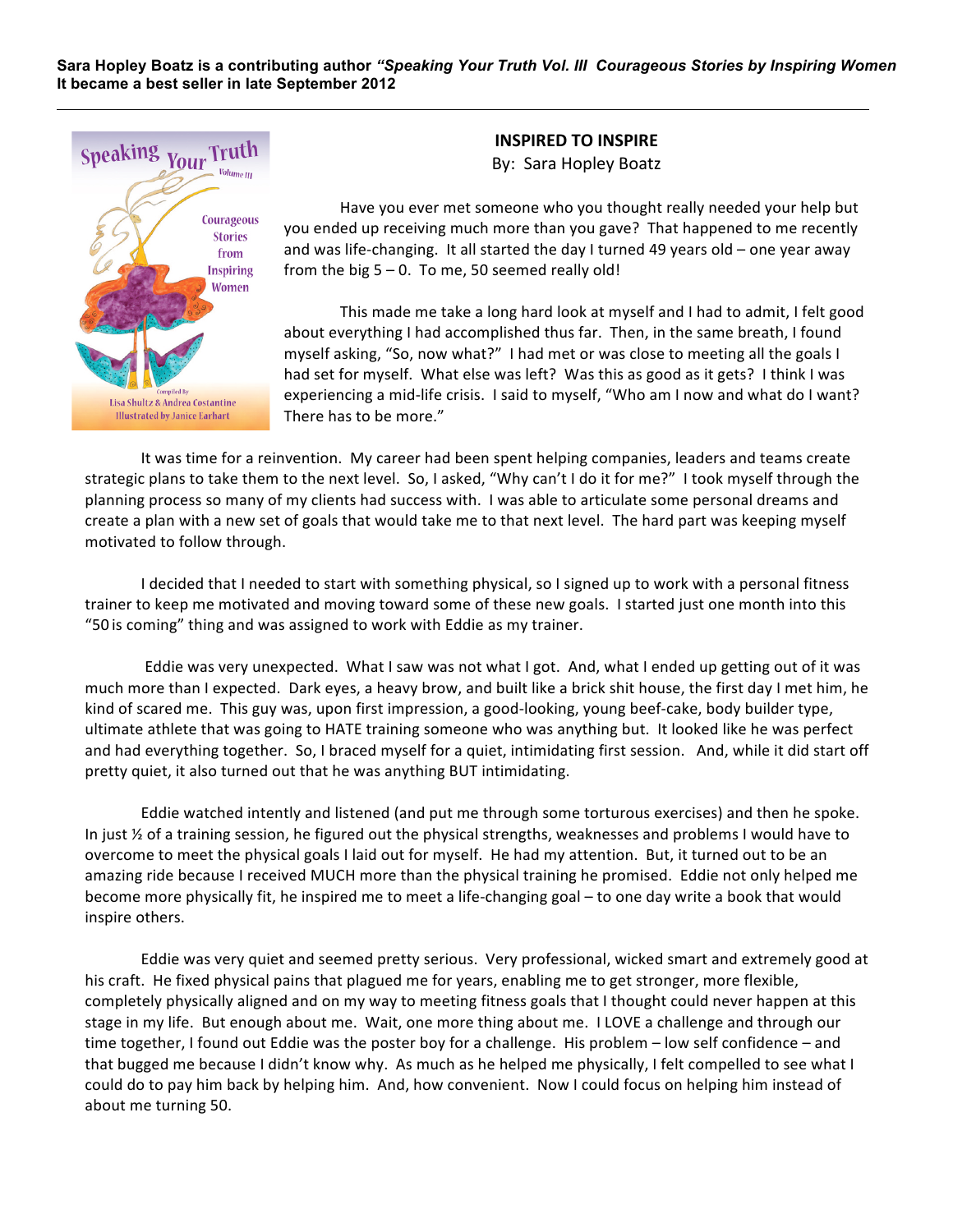Eddie was introverted and very guarded. Professional to a fault and didn't seem to be the type to let people in. To me he seemed unhappy and moving through life on a slow paced treadmill with little purpose. It seemed as though, among other things, he lost his joy for life. His lack of self confidence didn't go with his wellsculpted physical appearance. Well, I'd have none of that. I decided that I was going to bring him out of his shell and use my skills and abilities to get inside his world and make him comfortable, and hopefully, somehow, more self confident and happier. Eddie was my new project. (I'm sure he'd be mad at me if he knew that's how I classified him at one point.) Someone I could positively impact. But in the end, I got more out of it than he did.

He wasn't the hard, dark, tough guy that his exterior exuded at all. I did get one thing right  $-$  he was unhappy and lacked purpose and self confidence. He was, in my opinion, existing  $-$  and I had to see if there was anything I could do to change that. Over time, I gained his trust and he started talking to me. His story is quite amazing. I won't tell it in detail because I don't think he told me to have it published for all to see, but the basics are these: He had a very hard and lonely childhood. I would characterize his situation as one that meets the definition of neglect and abuse. He didn't have parents that inspired or lead him. Instead, they did things that, for most others, would break a spirit and put them on a path that would certainly result in another bad statistic. That's the amazing part  $-$  they couldn't break him. He was  $-$  and remains  $-$  too strong.

On his own with no parental guidance – other than an example of what NOT to be – Eddie bootstrapped his way through life driving forward against all odds. He graduated from high school and enlisted in the military. He served in the U.S. Army as an airborne ranger for 8 years, some of them on the front lines during war-time. Lord knows what he experienced there. But wait, it gets worse. While deployed in the war, his young wife cheated on him and left him, taking his only daughter who now lives more than 1,000 miles away. He diligently pays his child support, but longs to be with her to influence her, giving her the love and support he never received.

To make money, Eddie got certified as a professional trainer from the National Academy of Sports Medicine in California. This certification not only taught him his career craft, it also gave him the ability to reinvent himself physically, transforming his own body from overweight and average - to lean, sculpted, highperforming and strong. But that wasn't enough. Haunted by his upbringing, he was determined to get the right training to help kids to not have to endure what he did and have a better life. So, he went to college and graduated with a 4-year degree in psychology. He ran out of time and money to obtain the advanced degrees needed to fulfill his dream as a child psychologist (for now) and jumped on the treadmill called life that gets him from pay check to pay check, giving him the ability to support and stay in touch with his daughter – but that's it.

## Enter Sara Boatz.

Once I got to know Eddie, he proved to not only be a great teacher, but also quite a special guy. He taught me so much about the details of my physical abilities – and inabilities, I couldn't believe it. He made me understand how things work together and why I had pain and how to alleviate it so my body could perform the way I want it to and stay healthy. He inspired me to get on a weight loss program (down 25 lbs. to date) and helped me get ready first for a 10K run, then a sprint triathlon. (I used to run triathlons in my late 20s and set a goal to run one more before I left my 40s. I was turning 50 in just a few months. Tick tock.) His training style and technique became metaphors for many aspects of my life.

All the while Eddie was training me, I was pushing him to think differently and believe in himself. As he trained me to be ready for my upcoming triathlon, I worked to build his confidence enough to take advantage of